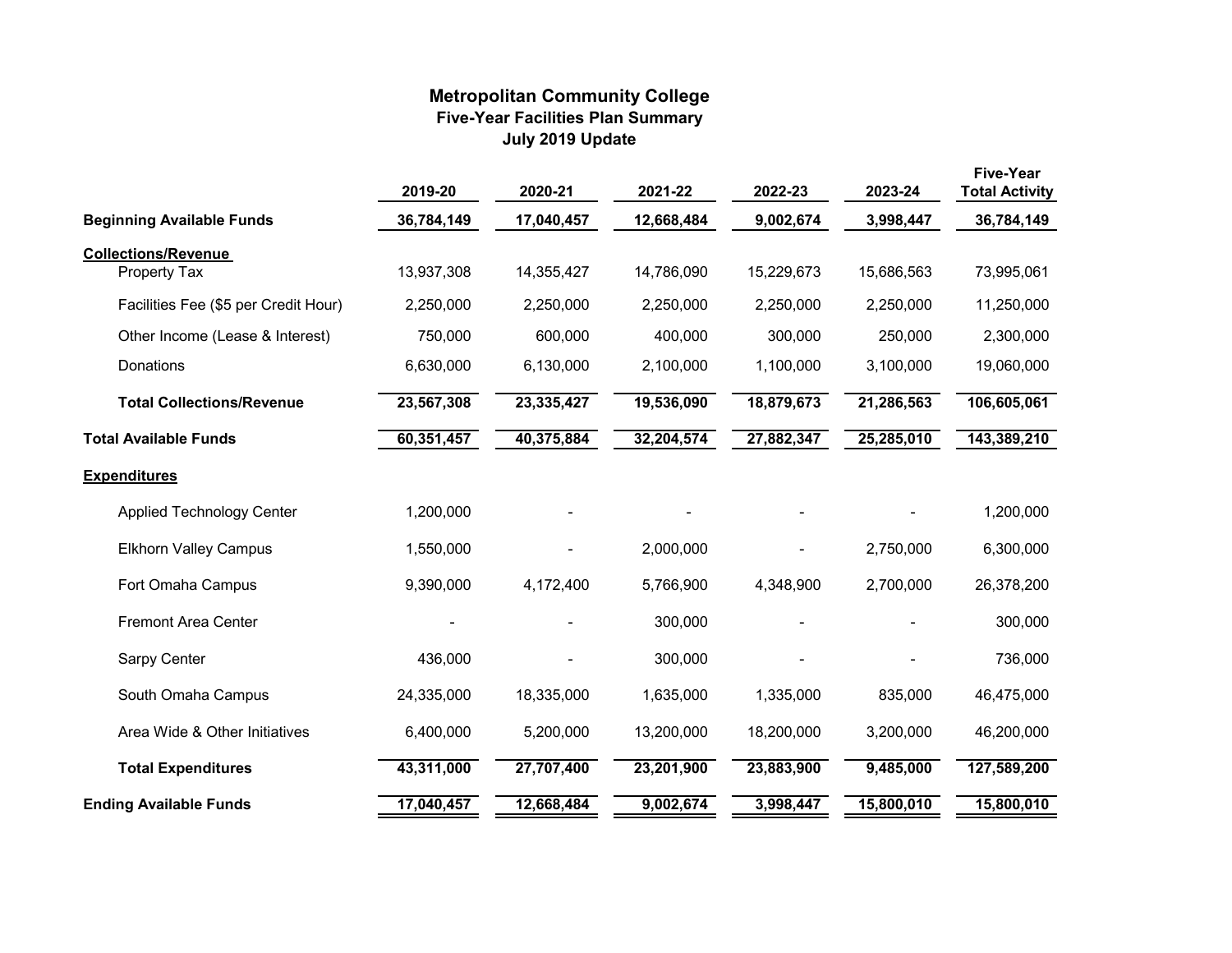## **Metropolitan Community College**

**Detail of the Five-Year Facilities Plan**

|  |  | July 2019 Update |
|--|--|------------------|
|--|--|------------------|

|                                                            | *****<br><b>Requested</b> |                | <b>Projected Capital Projects</b> |                | *****     | <b>Five-Year</b>      |
|------------------------------------------------------------|---------------------------|----------------|-----------------------------------|----------------|-----------|-----------------------|
| <b>Description</b>                                         | 2019-20                   | 2020-21        | 2021-22                           | 2022-23        | 2023-24   | <b>Total Activity</b> |
|                                                            |                           |                |                                   |                |           |                       |
| <b>Applied Technology Center</b>                           |                           |                |                                   |                |           |                       |
| Office/Classroom Renovation                                | 200,000                   |                |                                   |                |           | 200.000               |
| Parking Lot Repair/Replacement, UTL Training Lab           | 1,000,000                 |                |                                   |                |           | 1,000,000             |
| <b>Total Applied Technology Center</b>                     | 1,200,000                 |                |                                   |                |           | 1,200,000             |
| <b>Elkhorn Valley Campus</b>                               |                           |                |                                   |                |           |                       |
| Upgrade for Photo/Studios                                  | 200,000                   |                |                                   |                |           | 200,000               |
| Parking Lot/Driveway Replacement                           |                           |                | 2,000,000                         |                |           | 2,000,000             |
| Help Desk/ IT Upgrade                                      | 200,000                   |                |                                   |                |           | 200,000               |
| <b>Bookstore Renovation</b>                                | 600,000                   |                |                                   |                |           | 600,000               |
| Replace Exterior Doors & Windows                           |                           |                |                                   |                | 250,000   | 250,000               |
| Replace HVAC Loop System                                   |                           |                |                                   |                | 1,000,000 | 1,000,000             |
| Replace Fire Alarm System                                  |                           |                |                                   |                | 750,000   | 750,000               |
| Add Generator for Life Safety                              |                           |                |                                   |                | 750,000   | 750,000               |
| <b>Relocate Testing Center</b>                             | 150,000                   |                |                                   |                |           | 150,000               |
| Add Three Offices and a Testing Center for DSS             | 100,000                   |                |                                   |                |           | 100,000               |
| Relocate Part-Time Faculty Space Next to Full-Time Space   | 100,000                   |                |                                   |                |           | 100,000               |
| Add Mother's Room and Family Restroom                      | 100,000                   |                |                                   |                |           | 100,000               |
| Create Sound Control in Classroom Lab/416                  | 100,000                   |                |                                   |                |           | 100,000               |
| <b>Total Elkhorn Valley Campus</b>                         | 1,550,000                 | $\blacksquare$ | 2,000,000                         | $\blacksquare$ | 2,750,000 | 6,300,000             |
|                                                            |                           |                |                                   |                |           |                       |
| <b>Fort Omaha Campus</b>                                   |                           |                |                                   |                |           |                       |
| Upgrade Part of Building 6 for Archives                    | 400,000                   |                |                                   |                |           | 400,000               |
| Building 7 Upgrade Roof & Gutters                          | 200,000                   |                |                                   |                |           | 200,000               |
| Buildings 8 and 10 Elevator Upgrade                        |                           | 200,000        |                                   |                |           | 200,000               |
| Building 10 Fire Alarm System Upgrade                      |                           |                | 400,000                           |                |           | 400,000               |
| Building 22 Roof Installation over Mechanical Units        |                           |                | 375,000                           | 375,000        |           | 750,000               |
| Building 26 Upgrade for Masonry                            |                           | 200,000        |                                   |                |           | 200,000               |
| Building 29 Classroom & Exterior Upgrade                   | 300,000                   |                |                                   |                |           | 300,000               |
| <b>Building 30 Exterior Upgrade</b>                        |                           |                | 750,000                           | 750,000        |           | 1,500,000             |
| <b>Building 34 Renovation</b>                              | 4,500,000                 |                |                                   |                |           | 4,500,000             |
| Upgrade Windows on Several Buildings                       | 100,000                   |                |                                   |                |           | 100,000               |
| FOC Exterior Lighting Upgrades                             | 100,000                   |                |                                   |                |           | 100,000               |
| Lifecycle Roof Replacements                                |                           |                | 500,000                           | 500,000        |           | 1,000,000             |
| <b>Backfill Space</b>                                      | 500,000                   | 1,000,000      | 1,000,000                         |                |           | 2,500,000             |
| Replace Carpet in Buildings 10, 30, & 32, Paint/Electrical | 300,000                   |                |                                   |                |           | 300,000               |
| Conversion of System Software/Hardware for EMS             | 200,000                   |                |                                   |                |           | 200,000               |
| Certificate of Participation Payment                       | 2,790,000                 | 2,772,400      | 2,741,900                         | 2,723,900      | 2,700,000 | 13,728,200            |
| <b>Total Fort Omaha Campus</b>                             | 9,390,000                 | 4,172,400      | 5,766,900                         | 4,348,900      | 2,700,000 | 26,378,200            |